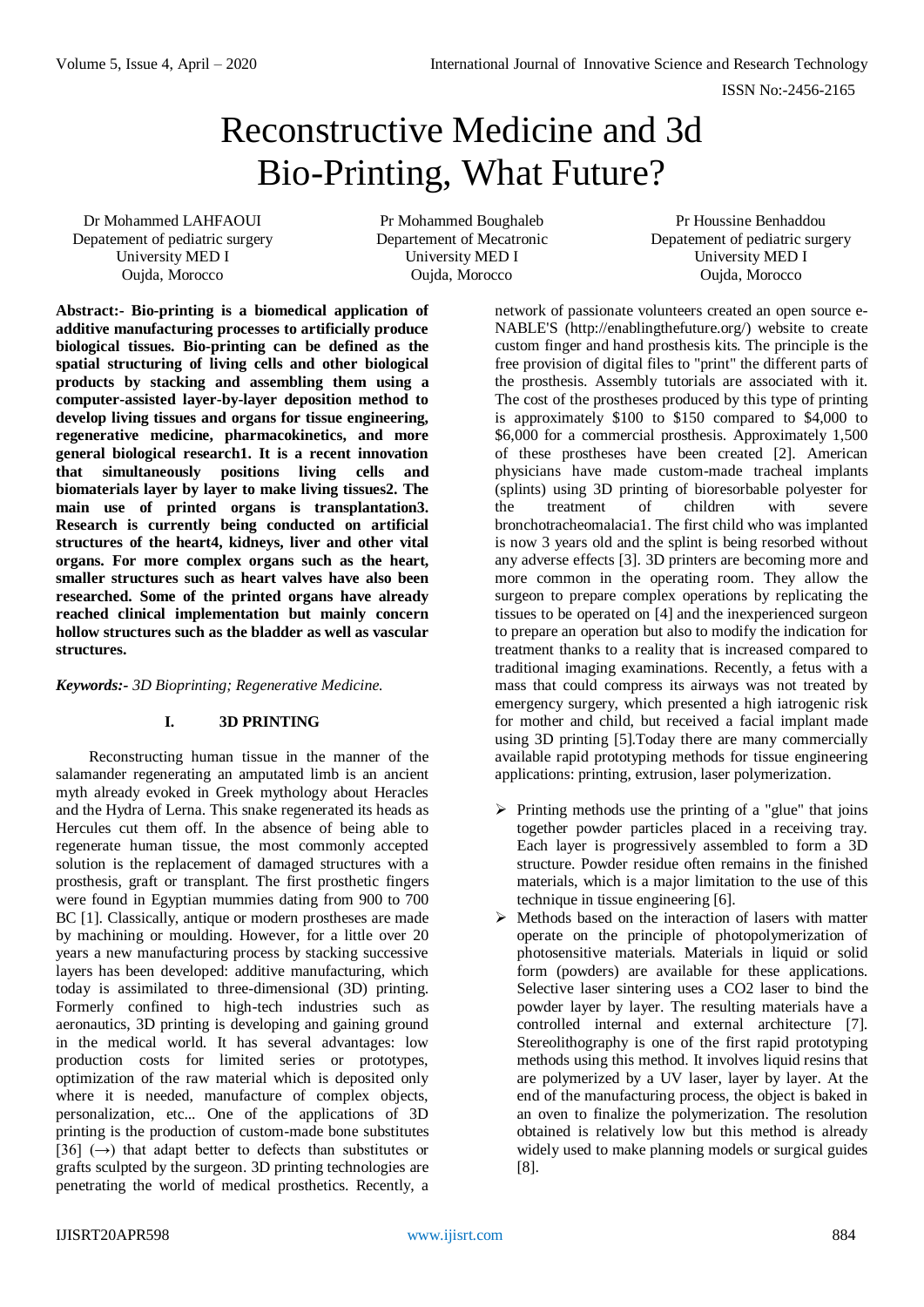$\triangleright$  Extrusion methods of polymer materials use print heads mounted on axes that are movable in all three spatial planes. Depending on the material, the material is deposited at room temperature or melted. After deposition, it solidifies by evaporation of a solvent or by reducing the temperature. By modifying the diameter of the extrusion nozzle and the path of the print head, a wide variety of morphologies can be obtained. The materials used are mainly synthetic polymers [7].

Apart from prostheses, few cases of implantation of biomaterials produced by rapid prototyping have been described in humans. In a preclinical model of an alveolar bone defect in pigs, Yeo et al. used a PCL-TCP (polycaprolactone/tricalcium phosphate) bone graft manufactured by a hot extrusion process and compared it to an autograft. They were able to show that the biomaterial was very well adapted [9] illustrating that rapid prototyping can provide a benefit in terms of material adaptation in a bone defect. On the other hand, this biomaterial is not very effective for bone regeneration in the absence of growth factors or cells. Rapid prototyping methods, used to manufacture macroporous biomaterials, have a resolution suitable for macroscopic clinical applications. However, this resolution is not suitable for controlling the microenvironment at the cellular level. It is probably necessary to combine several technologies to satisfy these two contradictory objectives: a porous macrostructure with a controlled microstructure [10].

### **II. BIOMANUFACTURING**

Returning to the grail of tissue regeneration mentioned at the beginning of this review, prosthesis manufacture is only palliative and never restores the functionality of the tissue ad integrum. It is in this context that tissue engineering was developed, defined in 1993 by Langer and Vacanti as "the set of techniques and methods inspired by the principles of engineering and life sciences, used to develop biological substitutes that can restore, maintain or improve tissue functions" [11]. 11] In conventional tissue engineering, a biological or artificial matrix that is inoculated with cells and/or growth factors is usually used. This tissue engineered product can then be implanted or, prior to implantation, matured in a bioreactor. The purpose of this product is to be integrated into the tissue to restore or enhance function. Today, the concept of

tissue engineering goes beyond regenerative medicine. It tends to cover the field of biological models of physiological or pathological tissues in order to reduce the need for animal experimentation and thus develop personalised pathological models allowing different molecules to be tested before being used in a patient. One of the major obstacles to the use of these products remains the lack of control and reproducibility: of the matrix (geometry, porosity, etc.), of the distribution of biological elements in this matrix (cells or growth factors), of the in vitro vascularisation of tissues or organoids, and of the complexity of the tissues to be reproduced.

One of the answers to these technological locks could be biomanufacturing. This technology has taken a major place in recent years. The term biomanufacturing was introduced in 1994, in connection with the manufacture of flat beads [12]. Beyond the natural phenomena of biomineralization, the term biomanufacturing is used in many technological disciplines such as biotechnology or synthetic biology. The broadest definition of biomanufacturing is the use of a process to produce a product with a biological function. In the field of tissue engineering, biomanufacturing includes bio-printing and bio-assembly [13]. Both techniques are based on a "bottomup" approach, in contrast to conventional tissue engineering, which is "top-down". The bottom-up approach consists in producing three-dimensional elements layer by layer, whereas the top-down approach uses 3D matrices that are secondarily colonized by cells or growth factors.<br>Bio-printing and bio-assembly are nevertheless Bio-printing and bio-assembly are nevertheless differentiated by the units assembled and the manufacturing technologies used.

Bio-assembly consists in generating multicellular units in the form of fibres, aggregates or sheets, or with complex structures (organoids, microtissues) using extracellular matrix (ECM). Bio-assembly therefore consists of manufacturing hierarchical structures that are modular and have a 2D or 3D organization through automated assembly of cellularized elements. These elements can be fabricated by cellular self-assembly or by using building blocks that are composed of cells associated with biomaterials (Figure 1). These units are generated mainly from micro-fluidic or casting techniques that can be coupled with 3D printing of materials [13].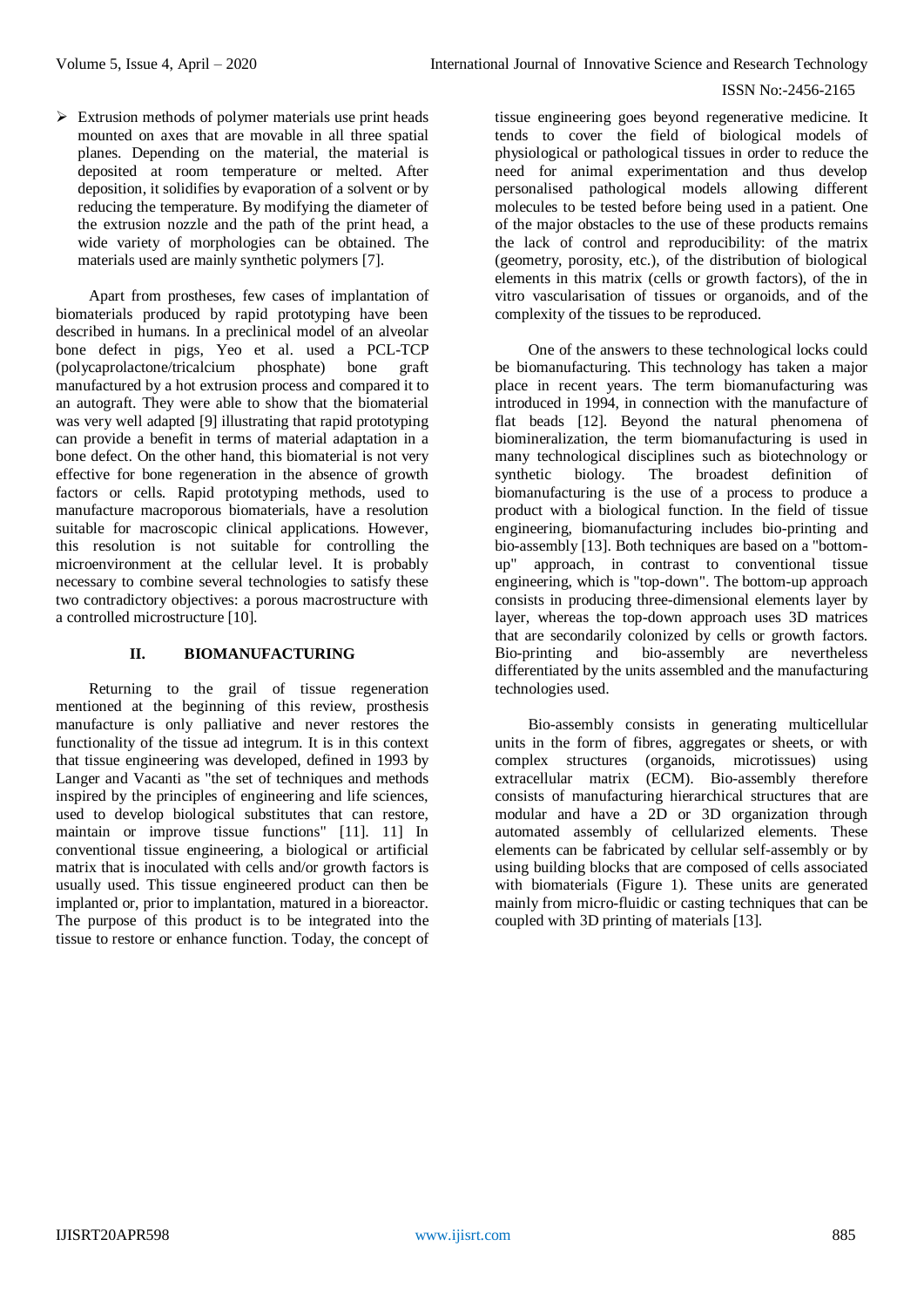

Fig 1:- Biomanufacturing process using the "sandwich technique". 3D printing of PLA (plastic material) grids (A) of increasing porosities (a1, a2, a3) . These grids can be superimposed and held by clips (B) which allows cellularisation of the different layers (b1, b2, b3) before assembly to promote cellular colonisation of the printed matrix in a bottom-up approach [35].

## **III. BIO-PRINTING**

In 2010, Guillemot et al. defined bio-imprinting as "the use of computer-aided printing technologies that allow the arrangement and assembly of living and non-living structures, with two- or three-dimensional organization, to produce composite structures that can be used for applications in regenerative medicine, pharmacokinetic studies or fundamental work in cell biology" [14].

## *A. General Principle*

Bio-printing is the two-dimensional (2D) or threedimensional (3D) printing of living biological tissue. This is what distinguishes it from what is commonly known as 3D printing where materials are printed. Bio-printing is the layer-by-layer or point-by-point deposition of cells, extracellular matrix components (ECM), growth factors and biomaterials using computer-controlled printing technology from a digital file. It is therefore a computer-aided design (CAD) and manufacturing (CAM) process, using an additive manufacturing method by coupling the computer and a printer.

A notable difference between 3D printing, which prints "inert" matter, and bio-printing, which prints living matter, is the evolution of the biological pattern. It will undergo processes of fusion and maturation that will evolve with time, the environment and the printed pattern. This evolution of the bio-printed biological product has introduced the notion of 4D bio-printing where time represents the fourth dimension [15]. More recently, the notion of fourth dimension has also been applied to deformable materials that evolve over time [16]. While this notion of evolution is essential, it should be noted that it is not specific to bio-printing. It also applies to tissueengineered products, regardless of the manufacturing process. Irrespective of the technique used, the bioimprinting of a tissue is carried out in three stages: (1) computer-aided design of the printing pattern, (2) printing, and (3) characterization.

## *B. The printers*

Several bio-printers have been developed: inkjet printers, extrusion printers (the print heads are made of micro-syringes) and laser-assisted printers (Figure 2A). Printing technologies will be more or less efficient depending on the volume to be printed and the desired resolution (Figure 2B).



Fig 2:- A. Main technologies used in bio-printers. B. The choice of technology depends on the resolution requirements and the volume to be printed depending on the application [35].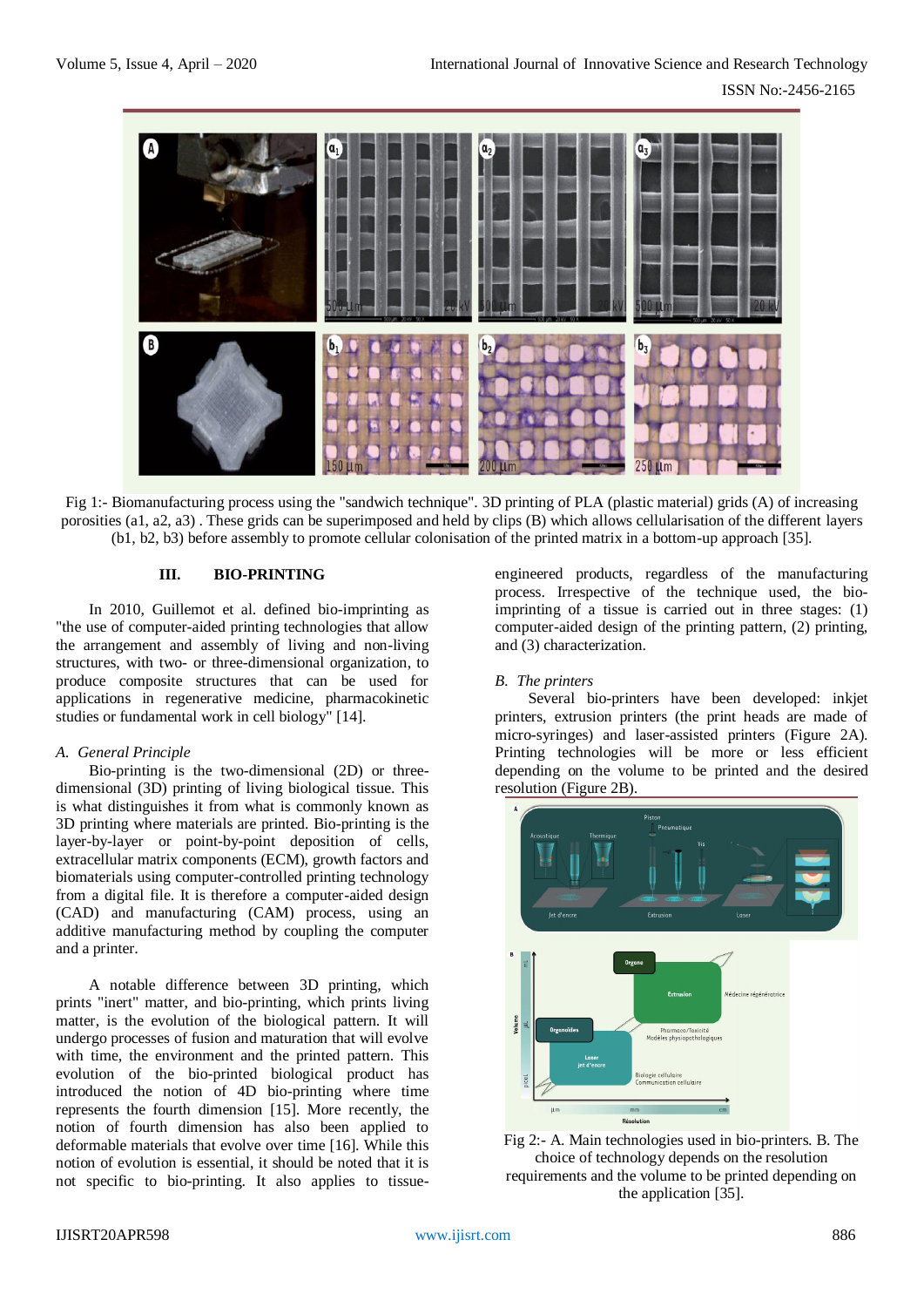The first micro-printing of biological elements (based on fibronectin) was carried out by Klebe in 1988 by inkjet printing [16]. In 2006, Boland et al. used modified desktop printers to perform cell microprinting [17]. Today, thermal (or piezoelectric) printers are used. Thermal inkjet printing relies on a thermal cell that produces a vapour bubble whose pressure generates a droplet through a 30 to 200 μm diameter hole. Piezoelectric inkjet printers use a voltage pulse that generates a change in the shape of a crystal that contracts the ink reservoir. When the piezoelectric crystal expands, the drop is ejected. These printers can print living cells in predefined patterns. The main disadvantage of these printers is the low usable cell density (less than 5 million cells/mL), which is necessary to prevent blockage of the printheads. In tissue engineering, inkjet printers have been used in situ to regenerate skin and cartilage, or in vitro to produce bone tissue engineering products.

Microsyringes have been developed to print biological elements by extrusion. Biomaterials (alginate, agarose, matrigel) are continuously extruded through nozzles a few hundred micrometers in diameter. The advantage of these techniques is to print scaffolds and cells at the same time. Micro-syringes have been used to make aortic valves, vessels, tumour or pharmacological models.

Laser-assisted bioprinting (LAB) techniques are based on a pulsed laser source, a donor (target) blade covered with a thin layer of bio-ink to be printed, and a receiver blade placed a few micrometers or millimeters away from the first one that receives the printed elements. Nano or femto-second2 pulsed lasers with wavelengths in the infrared (1 064 nm) or ultraviolet (193, 248, 266 and 355 nm) were used. The laser energy can be directly absorbed by the ink (MAPLE-DW [matrix assisted pulsed laser evaporation direct write] technique), resulting in the formation of a jet that vaporizes the first molecular layers of the bioink at the point of focus. When the laser energy is not absorbed by the bioink, a transducing/absorbing layer, which converts the light energy into thermal energy (in the case of BioLPs, biological laser printers) and/or mechanical energy (BA [blister-actuated]- and AFA [absorbing film assisted]-LIFT [laser induced forward transfer]), must be used. The absorbing layer is made of metal (gold, titanium, silver) of a few tens of nm for the BioLP, while it is made of polyimide for the BA-LIFT. The principle of drop ejection by LAB depends on the formation of a gas pocket secondary to the interaction of laser energy with the absorbing layer. In 2002, Ringeisen et al. demonstrated the possibility of printing proteins by MAPLE-DW without damaging the epitopes they contain, a double strand of DNA, or a functional alkaline phosphatase [18]. The process has been improved by printing complex bio-inks composed of hydroxyapatite, cells and extracellular matrix [19-28]. Compared to plating the same number of sheets by simple deposition (top-down approach), printing cell patterns layer by layer on polycaprolactone sheets (bottomup approach) increases cell proliferation in vitro and in vivo [21]. Current research is focusing on laser-assisted in situ bio-imprinting, which consists of printing cell and matrix

components directly on the patient according to a defined organization to promote tissue regeneration.

## *C. Applications of 3D bio-imprinting*

Tissue bio-imprinting has two types of applications: the creation of cell and tissue models, and the manufacture of tissue engineering products for regenerative and restorative medicine.

## **IV. ORGAN OR TISSUE MODELS**

Organ or tissue models are tools for reproducible and repeated testing of the pharmacological action of drugs. They represent an important issue in the selection of molecules according to their efficacy and toxicity. The development of complex three-dimensional models is an important issue for pharmacological research in the 21st century. Today, most of the available models only very partially reproduce the in vivo situation because their architecture does not take into account the complexity of tissue interfaces and vascular perfusion. Microfluidics chips partially resolve tissue exposure to mechanical fluid stimulation and perfusion, but they do not reproduce, in three dimensions, the complexity of tissues. In this context, research is being developed to reproducibly bio-print complex organoids in 3D that are perfusable. Another hope lies in the printing of organoids from different tissues to study their interactions. Few results are currently available. In 2008, R. Chang [29] published a model combining microfluidics and 3D printing. Organovo in the United States will release its first liver model in 2014, which integrates hepatocytes, stellar cells and endothelial cells printed in a matrix. This model is said to be more discriminating than 2D cultures. The main limitation is the small volume of the liver structures, which does not exceed a few hundred microns. They are therefore far from the real model. Three-dimensional tumour models are currently most often carried out using spheroid techniques suspended in gels (collagen, alginate, matrigel), reproducing the extracellular environment, in support structures (chitosan, polycaprolactone). Their limitations include the absence of interaction with immunity and angiogenesis and insufficient nutrient supply, which has been partially resolved by microfluidic systems. Xu et al. printed cancerous ovary cells and fibroblasts in matrigel but could not show the superiority of their model [30]. A breast cancer model was made by 3D printing of cancer cells and fibroblasts. This model was validated in terms of response to treatment [31]. More recently, HeLa (cancer line) cells were printed with gelatin, fibrinogen, and alginate, mimicking the 3D environment. After assembly, 90% of the cells were alive and tended to form spheroids, whereas cells grown in 2D remained as monolayers. Compared to 2D cultured cells, these cells expressed more metalloproteases and showed greater resistance to chemotherapy, bringing them closer to the clinical situation [32]. Current research is attempting to model the behaviour of tumour cells in their environment. The development of these 3D tumour models by bio-imprinting therefore represents a great hope for pharmaceutical research and the development of personalised treatments.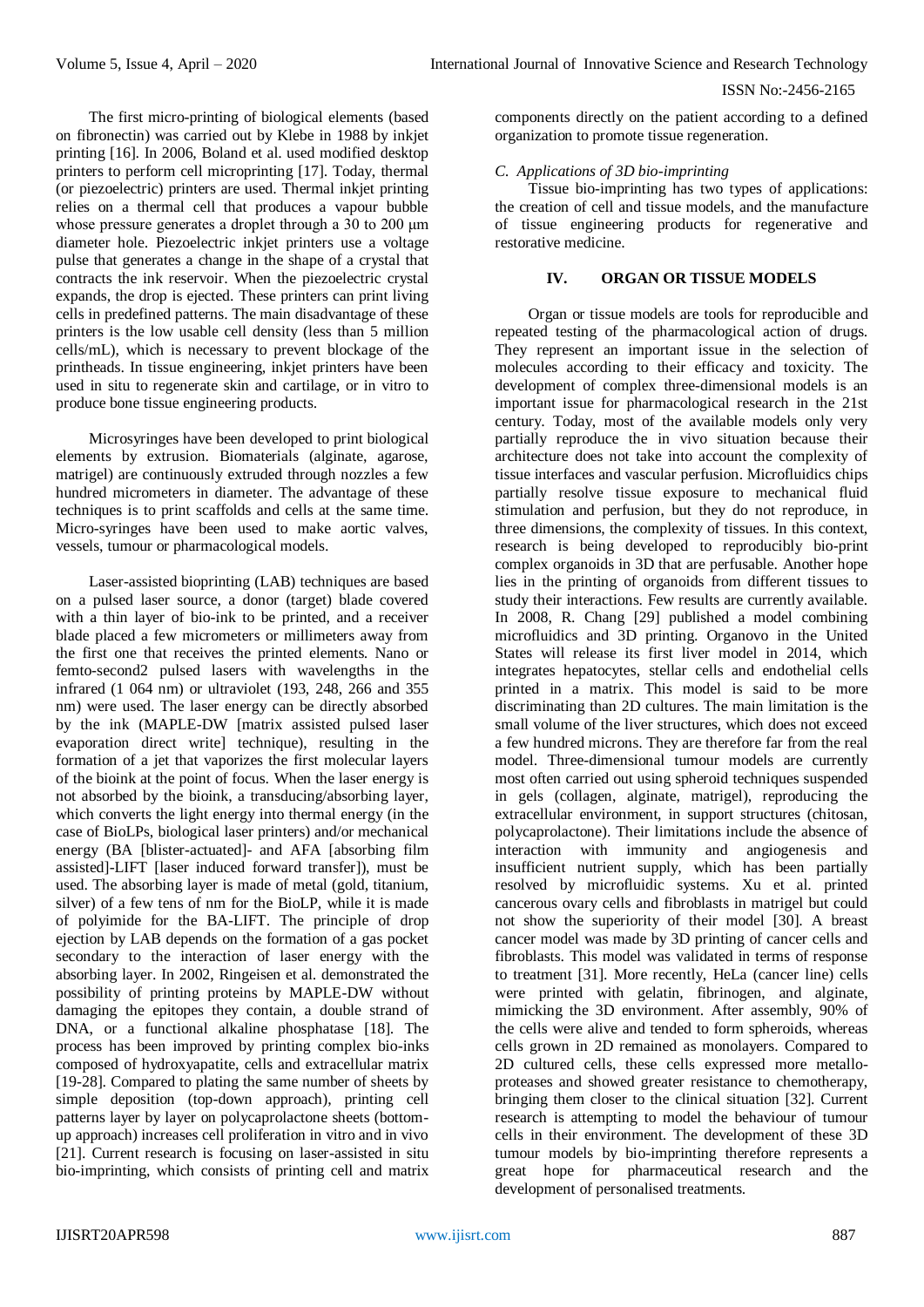#### **V. REGENERATIVE AND RESTORATIVE MEDICINE**

The second area of application concerns regenerative and restorative medicine. In this field, a distinction is made between ex vivo bio-imprinting and in situ bio-imprinting.

Ex vivo bio-imprinting is the creation of tissue engineered products using bio-printers. Several tissues of varying complexity have been reconstructed using this technology. It requires the use of complex multi-head bioprinters to print different biological inks to accommodate the complexity of the tissues. The production of complex organs such as the kidney is still a distant reality, but several groups are currently capable of producing skin. In the medium term, vessels will be able to be partially bio-printed. One of the current challenges of tissue engineering is the production of a venous, arterial and capillary network associated with printed organs. Vessels could be created by 3D printing by printing endothelial cells, fibroblasts and fibrin in a tunneled collagen gel using a heat-labile ink. A capillary network developed between the endothelialized vessels. The second approach is to directly imprint a tubular vascular network around a tube or on a support material (agarose) [33]. Vessels are formed by the maturation and fusion of cell aggregates within a few days. Recently, Atala et al. have demonstrated that it is possible to print human tissues of a size compatible with clinical use. This was made possible by a combination of several techniques: imaging of the anatomical defect and computer-aided design of the tissue to be reconstructed, creation of a degradable acellular mould to shape the tissue, printing of cross-linked cellularized hydrogels after printing, and creation of a network of microtunnels to promote the passage of nutrients [34]. They were thus able to demonstrate, through combined techniques integrated in a single bio-printer, that it was possible to reconstruct : (1) a portion of mandible with a morphology adapted to substance loss  $(3.6 \times 3.2 \times$ 1.6 cm), and the manufacture of a calvaria3 bone that allows bone regeneration in rats; (2) a skeletal striated muscle (15  $\times$  1  $\times$  5 mm) innervated and responding to electrical stimulation after implantation in vivo in rats ; (3) ear cartilage  $(3.2 \times 0.9 \times 1.6 \text{ cm})$ , which has a complex shape, which was maintained for two months after implantation for maturation at the subcutaneous site in athymic rats [34].

In situ bio-imprinting involves bio-imprinting cells, matrix, growth factors directly at the site of tissue loss to promote regeneration of damaged tissue. The arrival of bioprinters to print the missing tissue or organ in situ in the operating theatre is obviously a long-term prospect that will require coupling printers to imaging systems in order to visualise the tissue defect. The advantage of this approach, however, is to dispense with the in vitro maturation steps which are long, costly and promote the risk of contamination. The current limitation of in situ bioimprinting is that it can only be used for localized surface tissue losses such as skin or calvaria. This approach has been used with inkjet printers to print stem cells from

amniotic fluid for the treatment of burns [35]. Our group has used a laser printer to print hydroxyapatite in calvarial defects [25]. More recently, we were able to print collagen, hydroxyapatite and mesenchymal stem cells and observed that the printed cell pattern could guide healing.

#### **VI. CONCLUSION**

Additive manufacturing encompasses a number of popular technologies that are attracting the interest of biomaterials and tissue engineering researchers. Additive manufacturing as applied to regenerative medicine covers two main fields: 3D printing of inert or bioactive material and biomanufacturing. While 3D printing has penetrated the world of regenerative medicine, bio-assembly and bioprinting techniques are still in their infancy. The aim of this article is to provide a non-exhaustive review of these various complementary aspects of additive manufacturing in the service of restorative, regenerative medicine and tissue engineering.

 *Conflicts of interest:* None.

#### **REFERENCES**

- [1]. Finch J. The ancient origins of prosthetic medicine. Lancet 2011 ; 377 : 548– 549. [\[CrossRef\]](https://doi.org/10.1016/S0140-6736(11)60190-6) [\[PubMed\]](https://doi.org/10.1016/S0140-6736(11)60190-6) [Google [Scholar\]](https://scholar.google.com/scholar_lookup?title=The+ancient+origins+of+prosthetic+medicine&author=Finch+J.&journal=Lancet&volume=377&issue=9765&pages=-549&publication_year=2011&issn=01406736)
- [2]. Kuehn BM Clinicians embrace 3D printers to solve unique clinical challenges. JAMA 2016 ; 315 : 333– 335. [\[CrossRef\]](https://doi.org/10.1001/jama.2015.17705) [\[PubMed\]](https://doi.org/10.1001/jama.2015.17705) [Google [Scholar\]](https://scholar.google.com/scholar_lookup?title=Clinicians+embrace+3D+printers+to+solve+unique+clinical+challenges&author=Kuehn+BM&journal=JAMA&volume=315&issue=4&pages=-335&publication_year=2016&issn=0098-7484)
- [3]. Zopf DA, Hollister SJ, Nelson ME, *et al.* Bioresorbable airway splint created with a threedimensional printer. N Engl J Med 2013 ; 368 : 2043– 2045. [\[CrossRef\]](https://doi.org/10.1056/NEJMc1206319) [\[PubMed\]](https://doi.org/10.1056/NEJMc1206319) [Google [Scholar\]](https://scholar.google.com/scholar_lookup?title=Bioresorbable+airway+splint+created+with+a+three-dimensional+printer&author=Zopf+DA%2C+Hollister+SJ%2C+Nelson+ME&journal=N+Engl+J+Med&volume=368&issue=21&pages=-2045&publication_year=2013&issn=0028-4793%2C1533-4406)
- [4]. Malik HH, Darwood AR, Shaunak S, *et al.* Threedimensional printing in surgery: a review of current surgical applications. J Surg Res 2015 ; 199 : 512– 522. [\[CrossRef\]](https://doi.org/10.1016/j.jss.2015.06.051) [\[PubMed\]](https://doi.org/10.1016/j.jss.2015.06.051) [Google [Scholar\]](https://scholar.google.com/scholar_lookup?title=Three-dimensional+printing+in+surgery%3A+a+review+of+current+surgical+applications&author=Malik+HH%2C+Darwood+AR%2C+Shaunak+S&journal=J+Surg+Res&volume=199&issue=2&pages=-522&publication_year=2015&issn=00224804)
- [5]. VanKoevering KK, Morrison RJ, Prabhu SP, *et al.* Antenatal three-dimensional printing of aberrant facial anatomy. Pediatrics 2015 ; 136 : e1382– e1385. [\[CrossRef\]](https://doi.org/10.1542/peds.2015-1062) [\[PubMed\]](https://doi.org/10.1542/peds.2015-1062) [Google [Scholar\]](https://scholar.google.com/scholar_lookup?title=Antenatal+three-dimensional+printing+of+aberrant+facial+anatomy&author=VanKoevering+KK%2C+Morrison+RJ%2C+Prabhu+SP&journal=Pediatrics&volume=136&issue=5&pages=-e1385&publication_year=2015&issn=0031-4005%2C1098-4275)
- [6]. Billiet T, Vandenhaute M, Schelfhout J, *et al.* A review of trends and limitations in hydrogel-rapid prototyping for tissue engineering. Biomaterials 2012 ; 33 : 6020– 6041. [\[CrossRef\]](https://doi.org/10.1016/j.biomaterials.2012.04.050) [\[PubMed\]](https://doi.org/10.1016/j.biomaterials.2012.04.050) [Google [Scholar\]](https://scholar.google.com/scholar_lookup?title=A+review+of+trends+and+limitations+in+hydrogel-rapid+prototyping+for+tissue+engineering&author=Billiet+T%2C+Vandenhaute+M%2C+Schelfhout+J&journal=Biomaterials&volume=33&issue=26&pages=-6041&publication_year=2012&issn=01429612)
- [7]. Leong KF, Cheah CM, Chua CK Solid freeform fabrication of three-dimensional scaffolds for engineering replacement tissues and organs. Biomaterials 2003 ; 24 : 2363– 2378. [\[CrossRef\]](https://doi.org/10.1016/S0142-9612(03)00030-9) [\[PubMed\]](https://doi.org/10.1016/S0142-9612(03)00030-9) [Google [Scholar\]](https://scholar.google.com/scholar_lookup?title=Solid+freeform+fabrication+of+three-dimensional+scaffolds+for+engineering+replacement+tissues+and+organs&author=Leong+KF%2C+Cheah+CM%2C+Chua+CK&journal=Biomaterials&volume=24&issue=13&pages=-2378&publication_year=2003&issn=01429612)
- [8]. Bai S, Bo B, Bi Y, *et al.* CAD/CAM surface templates as an alternative to the intermediate wafer in orthognathic surgery. Oral Surg Oral Med Oral Pathol Oral Radiol Endod 2010 ; 110 : e1– e7. [\[CrossRef\]](https://doi.org/10.1016/j.tripleo.2010.05.052) [Google [Scholar\]](https://doi.org/10.1016/j.tripleo.2010.05.052)